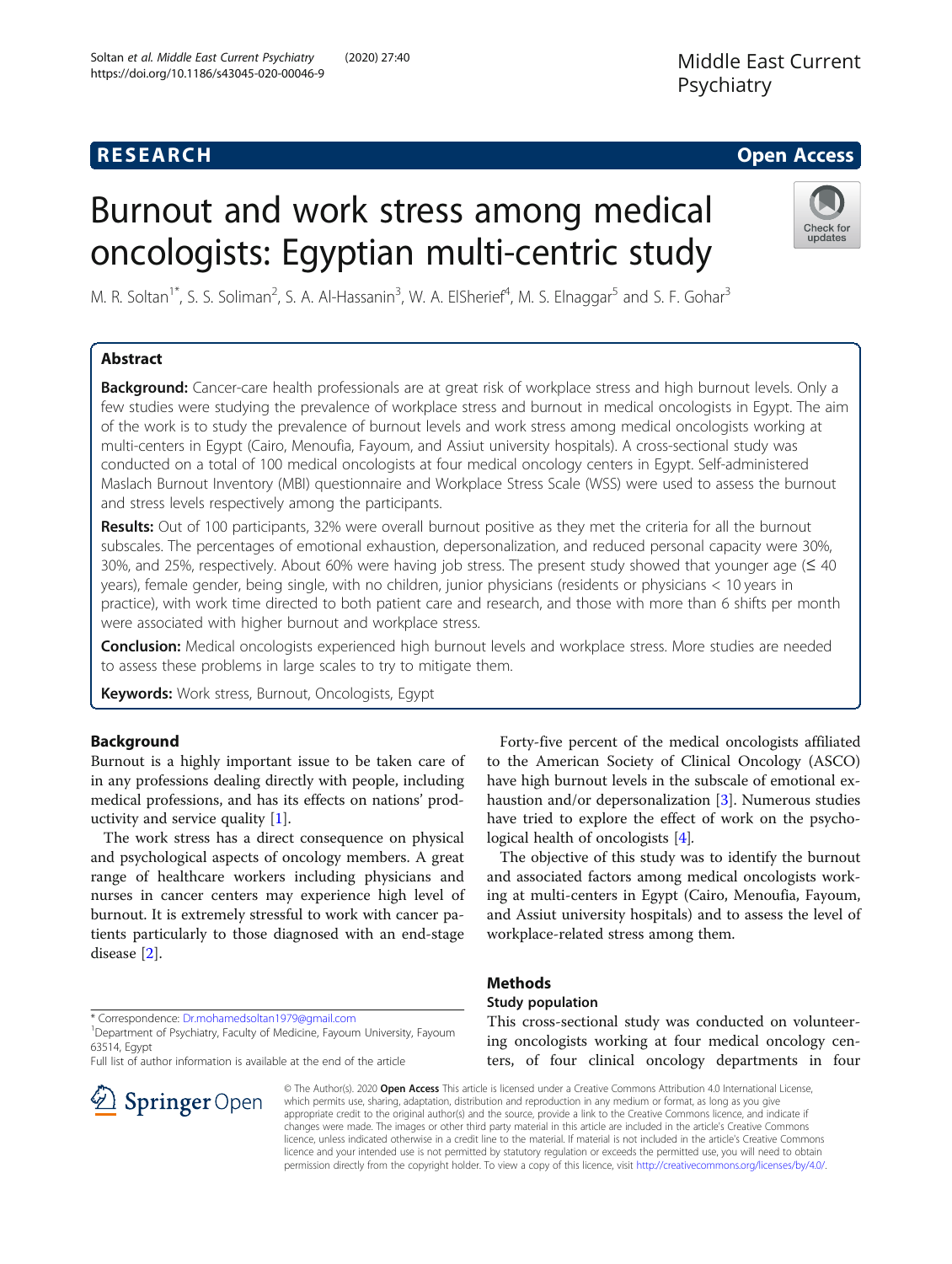Faculties of Medicine in Egypt after approval by the Research Ethics Committee of Menoufia University.

This study was carried out at Cairo university hospitals (large center in the capital of Egypt), Menoufia university hospital (large center in Delta), and Fayoum and Assiut university hospitals (large centers in Upper Egypt), between January and June 2019. A total of 100 oncologists at these centers volunteered to participate. Informed written consent to participate and publish was obtained from each participant. The confidentiality of participants was preserved.

Each participant filled out a self-administrated questionnaire consisting of three parts. Sociodemographic and occupational background were administered in the first part. The second part presented the validated Arabic version of the Maslach Burnout Inventory (MBI) which was administered to assess burnout [\[5\]](#page-5-0). It included 22-items containing three subscales: the emotional exhaustion (EE) (9 items), the depersonalization (DP) (5 items), and the personal accomplishment (PA) (8 items). Burnout was defined as high scores of EE, high scores of DP, or low scores of PA. The subscale total scores were 54 for emotional exhaustion, 48 for personal accomplishment, and 30 for depersonalization. The level of burnout was high if emotional exhaustion was  $\geq$  27, PA was  $\leq$  21, and DP was  $\geq$  13; moderate if EE was 17–26, personal accomplishment was 38–22, and depersonalization was 7–12; and low if emotional exhaustion was  $\leq 16$ , personal accomplishment was  $\geq$  39, and depersonalization was  $\leq$  6 [[5](#page-5-0)].

Last in the 3rd part, participants received the Workplace Stress Scale to determine stress level [\[6](#page-5-0)]. Workplace Stress Scale is a Likert type scale with 8 questions and 5 responses to each question. Each response option is scored from  $(1-5)$ , i.e.,  $(1)$  never,  $(2)$  rarely,  $(3)$  sometimes, (4) often, and (5) very often. The interpretation of WSS scores is as follows: score of 15 or lower [no stress], score 16 to 20 [low stress], score 21–25 [moderate stress], score 26–30 [severe stress], score 31–40 [highly severe stress].

#### Statistical analysis

Results were analyzed by the statistical package for social science (SPSS) version 23 [\[7](#page-5-0)]. Chi-square test  $(\chi^2)$  was used to study association between qualitative variables. Whenever any of the expected cells were less than five, Fisher's exact test was used. Odds ratio for potential risk factors for overall burnout or stress was reported from univariate logistic regression analysis. Two-sided P value < 0.05 was considered statistically significant.

#### Results

Out of our sample (100 participants), 40% were aged  $\leq$ 30 years, 60% were females, and 60% were married and 45% had at least one child (45%). Forty percent of the studied oncologists were married to doctors, and 45% had a satisfactory income (Table 1).

About one third (35%) of the responders were residents, 55% worked > 28 h per week, 70% had their work time directed mainly to both patients' care and scientific research (Table [2](#page-2-0)). Seventy-three percent of them were on duty all the week, 65% had more than 6 shifts per month (during weekdays from 8 PM to 8 AM or weekend shifts), and most of them reported that oncology work is boring (73%) (Table [2](#page-2-0)).

The prevalence of burnout and work stress among oncologists is shown in Table [3](#page-2-0). Out of 100 subjects, 32% were overall burnout positive (95% CI 23.67–41.66%) in all burnout subscales, while the percentages of those who were suffering EE, DP, and reduced PA were 30%, 30%, and 25%, respectively. About two-thirds of the responders (60%, 95% CI 49.7–69.52%) had workplace stress as defined by the Workplace Stress Scale created by the American Institute of Stress (AIS).

Overall burnout and job stress were significantly higher among oncologists who were females,  $\leq 40$  years of age, had a satisfactory income, single or divorced, and had no children (Table [4\)](#page-3-0). Oncologists who have less

Table 1 Sociodemographic characteristics of the studied oncologists

| Personal characteristics                             | $N = 100 (%)$ |
|------------------------------------------------------|---------------|
| Age (years)                                          |               |
| $20 - 29$                                            | 40 (40.0)     |
| $30 - 39$                                            | 20 (20.0)     |
| $40 - 49$                                            | 20 (20.0)     |
| $50 - 59$                                            | 15 (15.0)     |
| >60                                                  | 5(5.0)        |
| Gender                                               |               |
| Male                                                 | 40 (40.0)     |
| Female                                               | 60 (60.0)     |
| <b>Relationship status</b>                           |               |
| Single                                               | 30 (30.0)     |
| Married                                              | 60 (60.0)     |
| Divorced                                             | 10 (10.0)     |
| No children                                          | 35 (35.0)     |
| At least one child                                   | 45 (45.0)     |
| $\geq$ 2 children                                    | 20 (20.0)     |
| Partner or spouse's current profession? ( $n = 60$ ) |               |
| Physician                                            | 40 (66.7)     |
| Others                                               | 20 (33.4)     |
| Income                                               |               |
| Able to save                                         | 25 (25.0)     |
| Satisfactory                                         | 45 (45.0)     |
| Not satisfactory                                     | 30 (30.0)     |
|                                                      |               |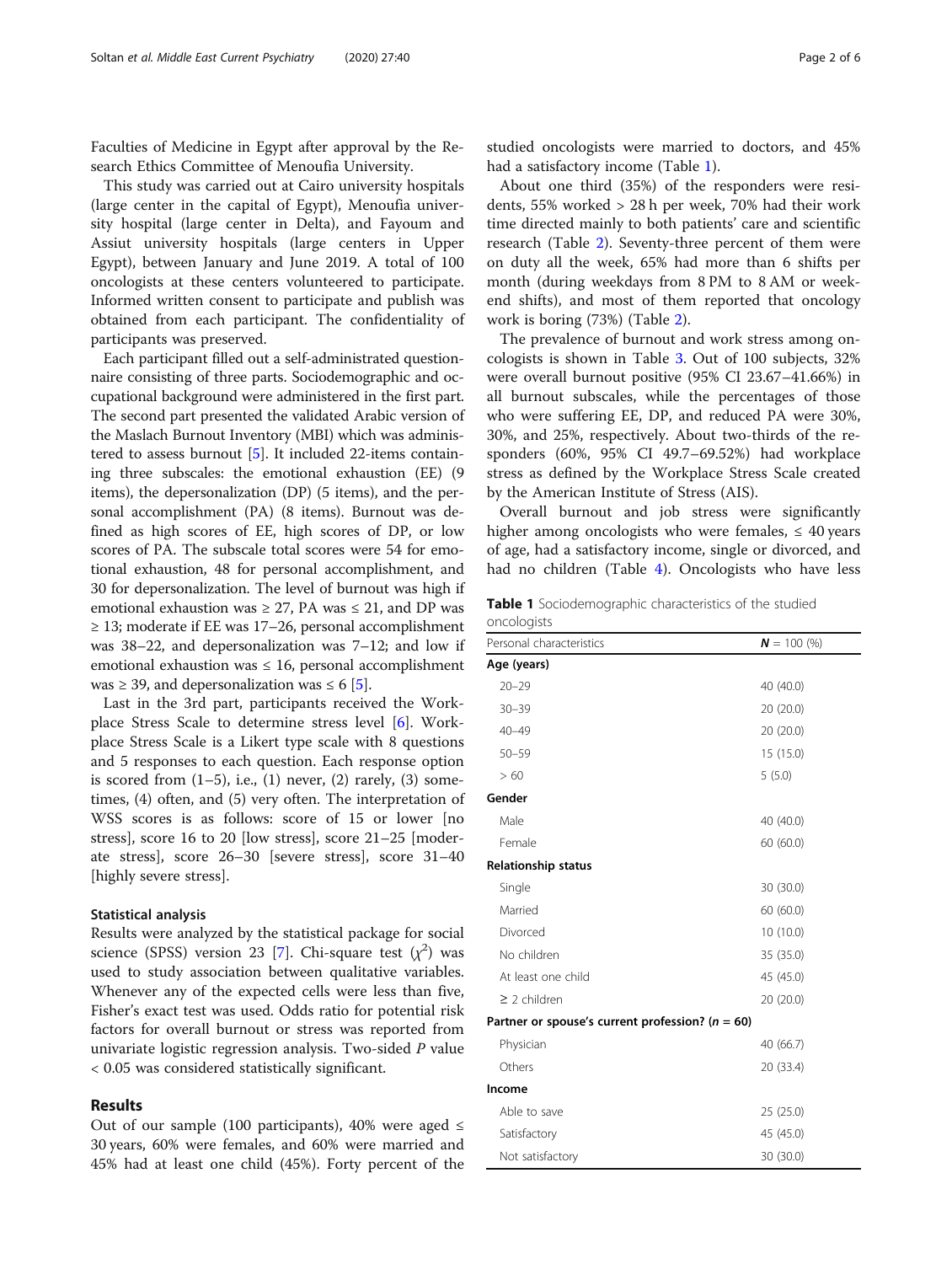the studied oncologists Professional characteristics  $N = 100 (%)$ 

<span id="page-2-0"></span>Table 2 Professional characteristics and working conditions of

| 50 (50%)  |
|-----------|
| 30 (30.0) |
| 20 (20.0) |
|           |
| 13 (13.0) |
| 12 (12.0) |
| 20 (20.0) |
| 30 (30.0) |
| 35 (35.0) |
|           |
| 45 (45.0) |
| 55 (55.0) |
|           |
| 30 (30.0) |
| (0.0)     |
| 70 (70.0) |
|           |
| 73 (73.0) |
| 27 (27.0) |
|           |
| 35 (35.0) |
| 65 (65.0) |
|           |
| 73 (73.0) |
| 27(27.0)  |
|           |

than 10 years in practice and those who work more than 6 shifts per month showed significantly higher rates of work stress  $(P < 0.05)$  $(P < 0.05)$  (Table 5).

#### **Discussion**

Oncologists are liable to burnout syndrome due to the task of caring for cancer patients and their families, in addition to the psychological stressors related to their suffering  $[8, 9]$  $[8, 9]$  $[8, 9]$  $[8, 9]$ .

In this study, the overall prevalence of those experiencing burnout among oncologists was 32%. High burnout rates for the emotional exhaustion, depersonalization, and personal accomplishment subscales were found to be 30%, 30%, and 25%, respectively. This was consistent with the global frequency of burnout over the past decade for the medical oncologists in the USA, Australia, and Europe [[2,](#page-5-0) [10](#page-5-0)–[12\]](#page-5-0). In 2005, the study by Allegra et al. [\[9](#page-5-0)] of over 1700 medical oncologists found that nearly 62% of medical oncologists in the USA Table 3 Distribution of burnout and workplace stress scale grades among oncologists

|                                         | Overall $(n = 100)$            |
|-----------------------------------------|--------------------------------|
| <b>Maslach Burnout Inventory Scores</b> |                                |
| <b>Emotional exhaustion</b>             |                                |
| l ow                                    | 35 (35%)                       |
| Moderate                                | 35 (35%)                       |
| High (burnout)                          | 30 (30%)                       |
| Depersonalization                       |                                |
| l ow                                    | 34(34%)                        |
| Moderate                                | 36 (36%)                       |
| High (burnout)                          | 30 (30%)                       |
| Personal accomplishment                 |                                |
| High                                    | 45 (45%)                       |
| Moderate                                | 30 (30%)                       |
| Low (poor score)                        | 25 (25%)                       |
| Overall burnout positive                | 32 (32%) (95% CI 23.67-41.66%) |
| <b>Work Place Stress Scale Grades</b>   |                                |
| Fairly low                              | 40 (40.0%)                     |
| Moderate                                | 25 (25.0%)                     |
| Severe                                  | 25 (25.0%)                     |
| Dangerous                               | 10 (10.0%)                     |
| Overall workplace stress positive       | 60 (60%) 95% CI 49.7-69.52%    |

experienced specific symptoms of burnout, including three signs: frustration (78%), emotional exhaustion (69%), and lack of work satisfaction (50%). Also, 45% of the American Society of Clinical Oncology (ASCO) members have described experiencing EE and/or DP symptoms of burnout [\[2](#page-5-0)]. In Australia and Europe, burnout rates vary significantly, from 52 to 78% based on the tools used in screening, specialty of medical oncology, health care systems, and practice  $[10-12]$  $[10-12]$  $[10-12]$  $[10-12]$  $[10-12]$ . For example, in Australia, 57% wished to reduce work hours, 43% reported a desire to leave their current position, 36% of gynecologic oncologists showed a high degree of EE, and 29% considered retirement [[12](#page-5-0)]. In France, a study of 340 medical and radiation oncologists using the Maslach Burnout Inventory (MBI) found that 44% believed burnout was prevalent, with a desire to stop working in medicine [[11](#page-5-0)].

The same results were found in members of oncology center in a survey study in Turkey where 42% had high scores of emotional exhaustion, 20% had high scores of depersonalizations, and 35.6% had low scores of personal accomplishment [[13\]](#page-5-0). Also, this was consistent with Elen et al. [[14](#page-5-0)] who reported job stress and a high level of burnout in medical oncologists.

In this study, more than half of the included oncologists suffered from stress. This finding supported the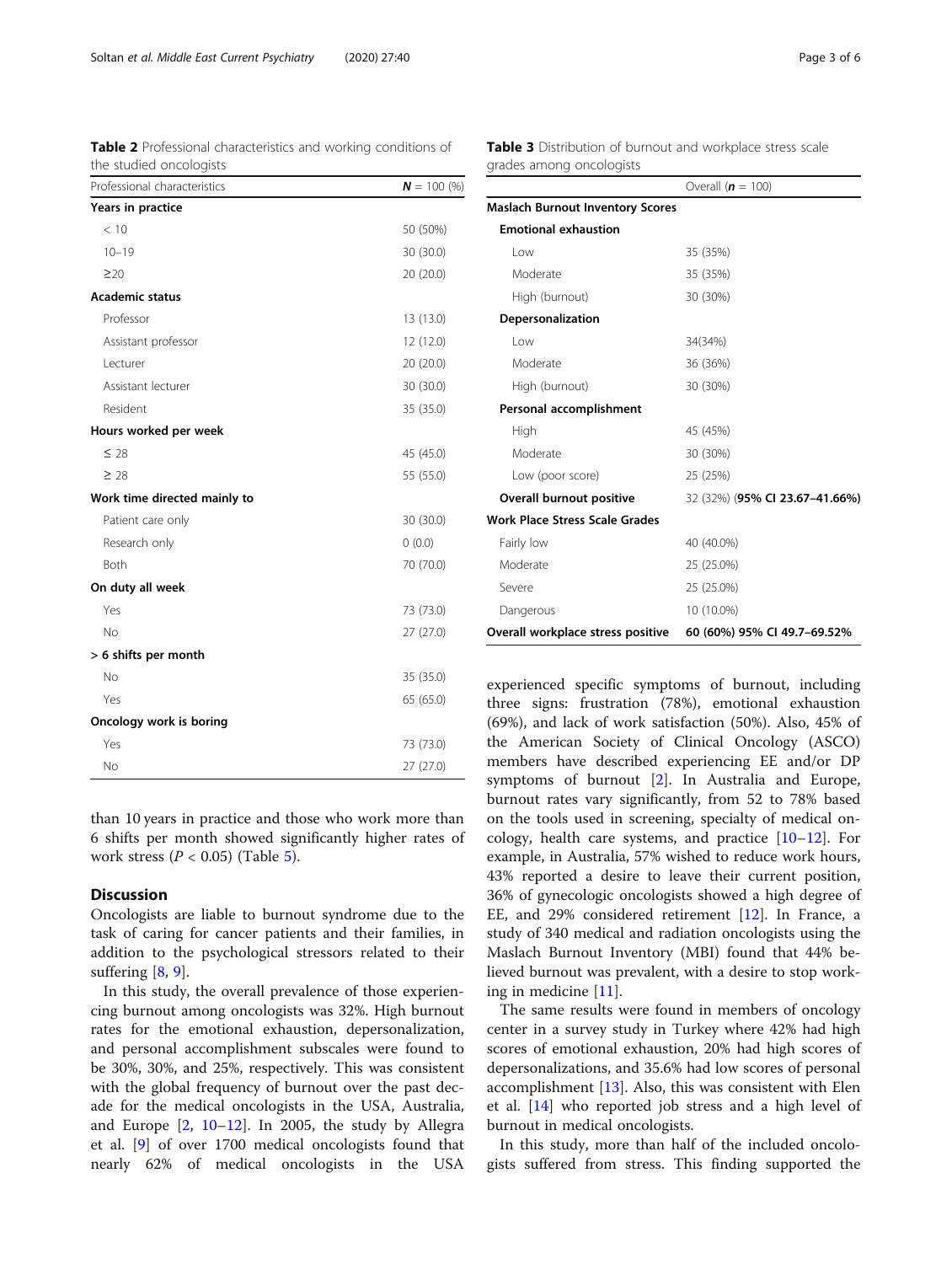<span id="page-3-0"></span>

|  |  |  | Table 4 Relation of burnout subscales and workplace stress to the sociodemographic data of the studied oncologists |
|--|--|--|--------------------------------------------------------------------------------------------------------------------|
|  |  |  |                                                                                                                    |

| Sociodemographic characteristics | Overall burnout **positive $n = 32 n$ (%) | Odds ratio          | Workplace stress $\mathbf{n} = 60 \mathbf{n}$ (%) | Odds ratio          |
|----------------------------------|-------------------------------------------|---------------------|---------------------------------------------------|---------------------|
| Age                              |                                           |                     |                                                   |                     |
| $\leq$ 40 years (60)             | 27 (84.4)                                 | 5.73 (1.97, 16.63)  | 45 (75.0)                                         | 5.00 (2.10, 11.90)  |
| $>$ 40 years (40)                | 5(15.6)                                   |                     | 15(25.0)                                          |                     |
| $P$ value                        | $0.001*$                                  |                     | $< 0.001*$                                        |                     |
| Gender                           |                                           |                     |                                                   |                     |
| Male (40)                        | 8(25.0)                                   |                     | 20(33.3)                                          |                     |
| Female (60)                      | 24 (75.0)                                 | 2.67 (1.05, 6.77)   | 40 (66.7)                                         | 2.00 (0.88, 4.54)   |
| $P$ value                        | $0.035*$                                  |                     | 0.095                                             |                     |
| <b>Marital status</b>            |                                           |                     |                                                   |                     |
| Single and divorced (40)         | 25(78.1)                                  | 12.62 (4.57, 34.83) | 35 (58.3)                                         | 9.80 (3.37, 2.90)   |
| Married (60)                     | 7(21.9)                                   |                     | 25 (41.7)                                         |                     |
| $P$ value                        | $< 0.001*$                                |                     | $< 0.001*$                                        |                     |
| Number of children               |                                           |                     |                                                   |                     |
| 0 children (35)                  | 24 (75.0)                                 |                     | 32 (53.3)                                         | 14.10 (3.91, 50.76) |
| $1 \ge$ child (65)               | 8(25.0)                                   |                     | 28 (46.7)                                         |                     |
| $P$ value                        | $< 0.001*$                                |                     | $< 0.001*$                                        |                     |
| Income                           |                                           |                     |                                                   |                     |
| Satisfactory (70)                | 25 (78.1)                                 | 1.83 (0.69, 4.85)   | 45 (75.0)                                         | 1.80 (0.76, 4.28)   |
| Not satisfactory (30)            | 7(21.9)                                   |                     | 15(25.0)                                          |                     |
| $P$ value                        | 0.22                                      |                     | 0.18                                              |                     |

 $*$ Significant at  $P < 0.05$  level

\*Burnout defined as high emotional exhaustion or depersonalization or low professional accomplishment

concern that oncologists working in clinical oncology departments are experiencing high levels of distress which was the same for the majority of oncologist worldwide [\[15](#page-5-0), [16\]](#page-5-0).

Many specific individual risk factors are associated with burnout and workplace stress. The present study showed that factors like younger age  $( \leq 40 \text{ years})$ , female gender, being single, with no children, junior physicians (residents or physicians <10 years in practice), with work time directed to both patients' care and research, and those with more than 6 shifts per month were associated with high burnout and workplace stress.

This was consistent with a previous study which showed that risk factors associated with high burnout levels included younger age  $(≤ 55 \text{ years})$ , female gender, junior oncologists (physicians  $\leq 5$  years from training or residents), and single oncologists [[3](#page-5-0)].

Age was considered as a causal factor for burnout and job stress as the early years of the career may be the most difficult ones. In this study, younger oncologists showed higher levels of burnout and workplace stress. Several studies have also reported that younger physicians had experienced higher levels of burnout [\[10,](#page-5-0) [13](#page-5-0), [17\]](#page-5-0).

Additionally, oncologists with less than 10 years of practice and who are assigned more than 6 shifts per month showed significantly higher rates of workplace

stress. These results could be explained by the fact that postgraduate study usually requires much physical and mental efforts. In Egypt, a postgraduate study needs about 3 years of study and research to get a master's degree and another 5 years for a PhD degree. These heavy academic needs, in addition to the stressful job as an oncologist, explain the finding that young oncologists (< 10 years of practice) were the most vulnerable group to burnout and stress. Also, residents felt they do not have control over their decisions, which may cause a low score on a sense of PA and causes feelings of inadequacy. This may result in an increase in the workplace stress scale in juniors as well.

In this study, professors were less complaining of work stress, since they adapt to coping with stressors and burnout. They manage stressors better as they get older and have achieved good academic positions.

Having children and being married were found to be self-protective against all stages of burnout among cancer-care health professionals [\[10](#page-5-0), [17](#page-5-0)–[21](#page-5-0)]. Similarly in our study, the overall burnout positive oncologists was significantly higher in association with single marital status ( $p < 0.001$ ) and also having children tends to be protective and statistically significant ( $p < 0.001$ ) effect against burnout. Other studies suggested that the burnout is not related to marital status [[22\]](#page-5-0).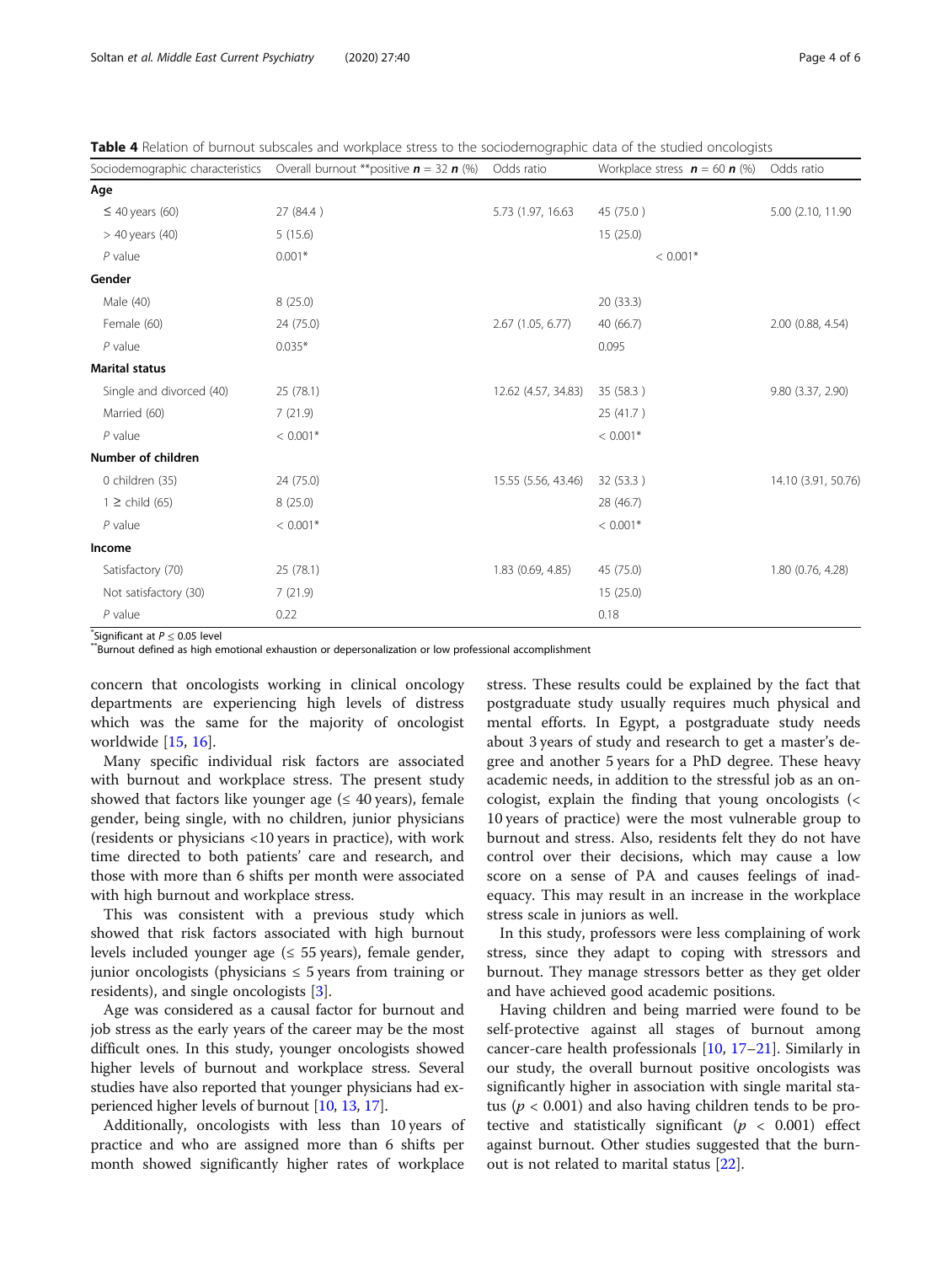<span id="page-4-0"></span>Table 5 Relation of burnout subscales and workplace stress to working conditions of the studied oncologists

|                                     | Overall burnout **positive $n = 32 n$ (%) | Odds ratio            | Workplace stress $\mathbf{n} = 60 \mathbf{n}$ (%) | Odds ratio          |
|-------------------------------------|-------------------------------------------|-----------------------|---------------------------------------------------|---------------------|
| Years in practice                   |                                           |                       |                                                   |                     |
| $<$ 10 years (50)                   | 20 (62.5)                                 | 2.11 (0.89, 4.99)     | 40(66.7)                                          | 6.00 (2.45, 14.68)  |
| $\geq$ 10 years (50)                | 12 (37.5)                                 |                       | 20 (33.3)                                         |                     |
| $P$ value                           | 0.086                                     |                       | $< 0.001*$                                        |                     |
| Work time is directed mainly to     |                                           |                       |                                                   |                     |
| Patient care only (30)              | 10(31.2)                                  |                       | 14(23.3)                                          |                     |
| Both patient care and research (70) | 22 (68.8)                                 | 1.09(0.44, 2.71)      | 46 (76.7)                                         | 2.19 (0.92, 5.23)   |
| $P$ value                           | 0.851                                     |                       | 0.074                                             |                     |
| On duty all week                    |                                           |                       |                                                   |                     |
| Yes (73)                            | 23 (71.9)                                 | $0.92$ $(0.36, 2.36)$ | 40(66.7)                                          | 0.42 (0.16, 1.13)   |
| No (27)                             | 9(28.1)                                   |                       | 20 (33.3)                                         |                     |
| $P$ value                           | 0.946                                     |                       | 0.129                                             |                     |
| > 6 shifts per month                |                                           |                       |                                                   |                     |
| Yes (65)                            | 22 (68.8)                                 | 1.28(0.52, 3.13)      | 49 (81.7)                                         | 6.68 (2.69, 3.99)   |
| No (35)                             | 10(31.2)                                  |                       | 11(18.3)                                          |                     |
| $P$ value                           | 0.589                                     |                       | $< 0.001*$                                        |                     |
| Oncology work is tedious and boring |                                           |                       |                                                   |                     |
| Yes (73)                            | 22 (68.8)                                 | $0.73$ $(0.29, 1.85)$ | 40(66.7)                                          | $0.42$ (0.16, 1.13) |
| No (27)                             | 10(31.2)                                  |                       | 20 (33.3)                                         |                     |
| $P$ value                           | 0.511                                     |                       | 0.080                                             |                     |

Significant at  $P \leq 0.05$  level

\*Burnout defined as high EE or DP or low PA

Studies assessing the impact of gender on burnout syndrome revealed debatable results. While numerous studies did not show gender as a significant factor for burnout, others found that females demonstrated higher burnout scores than males [[10](#page-5-0), [22](#page-5-0)].

In this study, the female oncologist had higher rates of burnout and workplace stress than the males. The suggested explanation for this is that most of the sample were female (60%) and that bringing up children is exhausting for female in Egypt and therefore affecting their development of depersonalization. This was not consistent with a Turkish study which showed that female oncologists have a higher personal accomplishment and lower depersonalization levels than males [[23](#page-5-0)].

In this study, oncologists who work more than 6 different shifts per month had high statistically significant stress than others. This can be explained on the basis that oncologists who were overloaded by mental and physical loads were more stressed and had higher burnout levels.

These results were consistent with other studies. For example, a Turkish study conducted on medical oncologists revealed that those who had more shifts appeared to have higher risk for burnout [\[21\]](#page-5-0). In another study, the highest burnout scores among physicians may be related to extended working hours and work overloads [\[24\]](#page-5-0).

In addition, 73% of oncologists in the present study reported that oncology work is boring. This can explain the higher rate of burnout in the present study in comparison to other studies.

#### Limitations

The present study had several limitations. Authors choose to study a group of Egyptian university oncologists so these results may not be generalized to all the world's oncologists. Another limitation of this study was the small number of participants; it was less than what was expected. Also, because we evaluated the burnout levels at only one time, we could not know the moods of participants at that time as they were answering the questionnaire. This may lead to some confounding effects on the results.

### Conclusion

Burnout and workplace stress are major problems in cancer-care health professionals. They need a wellorganized strategy to improve their job stresses. Psychometric assessment tools should monitor oncologists' psychological status, burnout, and their job stress for good quality of life.